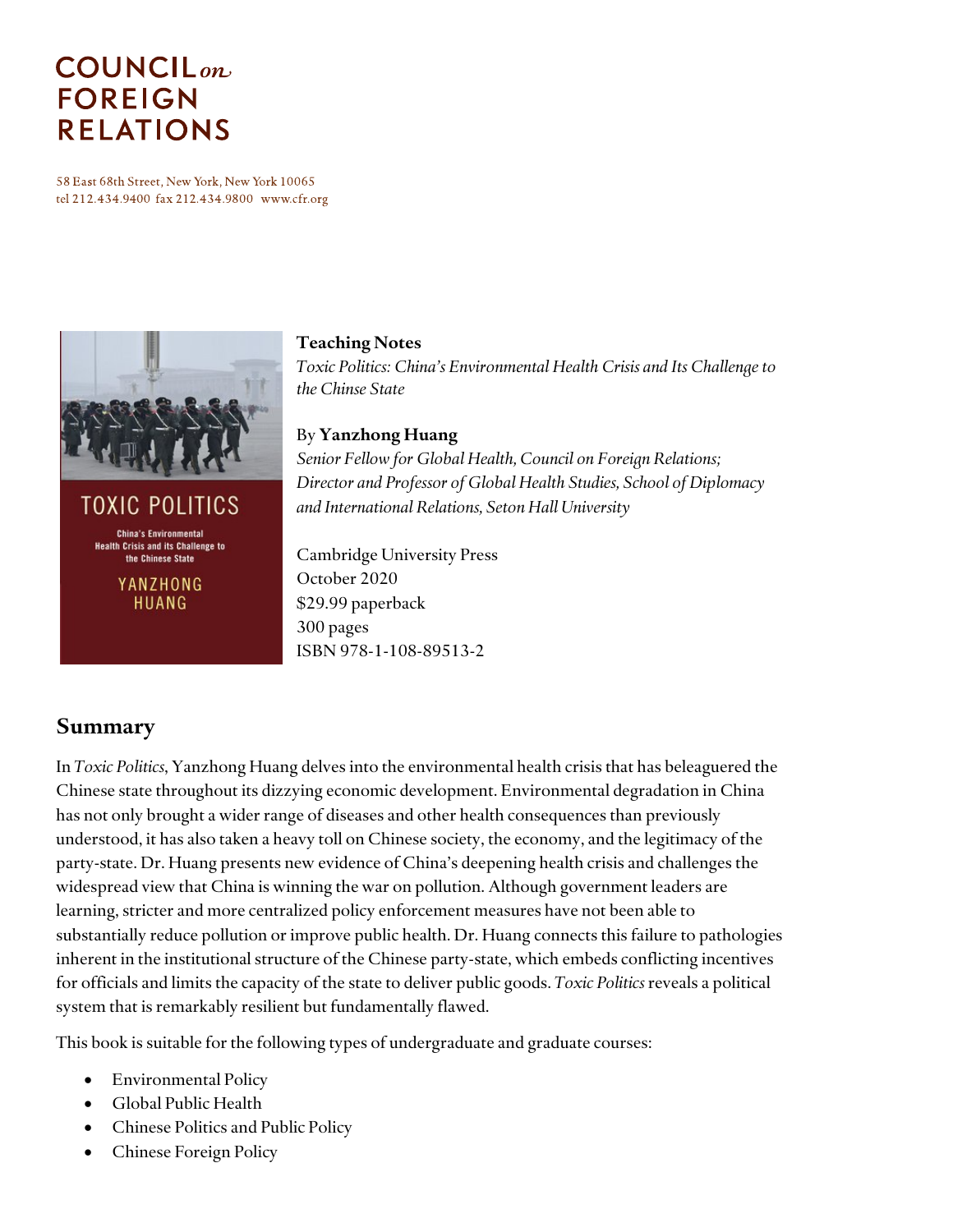# **Discussion and Essay Questions**

#### **Courses on Environmental Policy**

- 1. What is unique about China's environmental challenges as compared to those experienced by Western countries?
- 2. What role does citizen feedback and NIMBYism play in China's environmental policy process? How does this role differ in other parts of the world?
- 3. Unlike in Western countries, most of the environmental public interest litigation (EPIL) lawsuits in China have been initiated by government departments and local procuratorates. Why have environmental NGOs played a limited role in using EPILs to enforce environmental laws in China?
- 4. Between 2013 and 2018, China cut concentrations of PM2.5 by 46 percent, a measure which took the United States approximately twenty years to achieve after its passage of the Clean Air Act in 1970. Is this evidence that "China's version of capitalism" is winning?
- 5. To what extent has the tension between economic growth and environmental protection hindered China's shift away from its dependence on coal for energy and on heavy industry in order to drive its economy?
- 6. What drivers have restricted the effective use of market mechanisms in environmental protection in China?
- 7. Supporters of eco-authoritarianism or environmental authoritarianism argue for the inevitability and necessity of nondemocratic measures in dealing with environmental degradation to combat climate change. Is this argument substantiated by the case of China's pollution control?

#### **Courses on Global Public Health**

- 1. What are some of the main linkages between the environment and public health? What is the largest single environmental health risk in China?
- 2. Why is ambient PM2.5 the number one risk factor for pollution-related mortality in China? What has been the leading contributor of deaths caused by ambient PM2.5 in the country?
- 3. To what extent can water and soil pollution contribute to a food safety crisis?
- 4. What are "cancer villages"? What makes the phenomenon different from the cancer clusters identified in other countries?
- 5. Why is garbage disposal a major environmental health problem? Why has China's ban on imports of "foreign garbage" become a global governance concern?
- 6. How does China's size and economic might factor into the health effects of environmental degradation?
- 7. Can you identify parallels between China's pollution control campaigns and its response to the COVID-19 outbreak?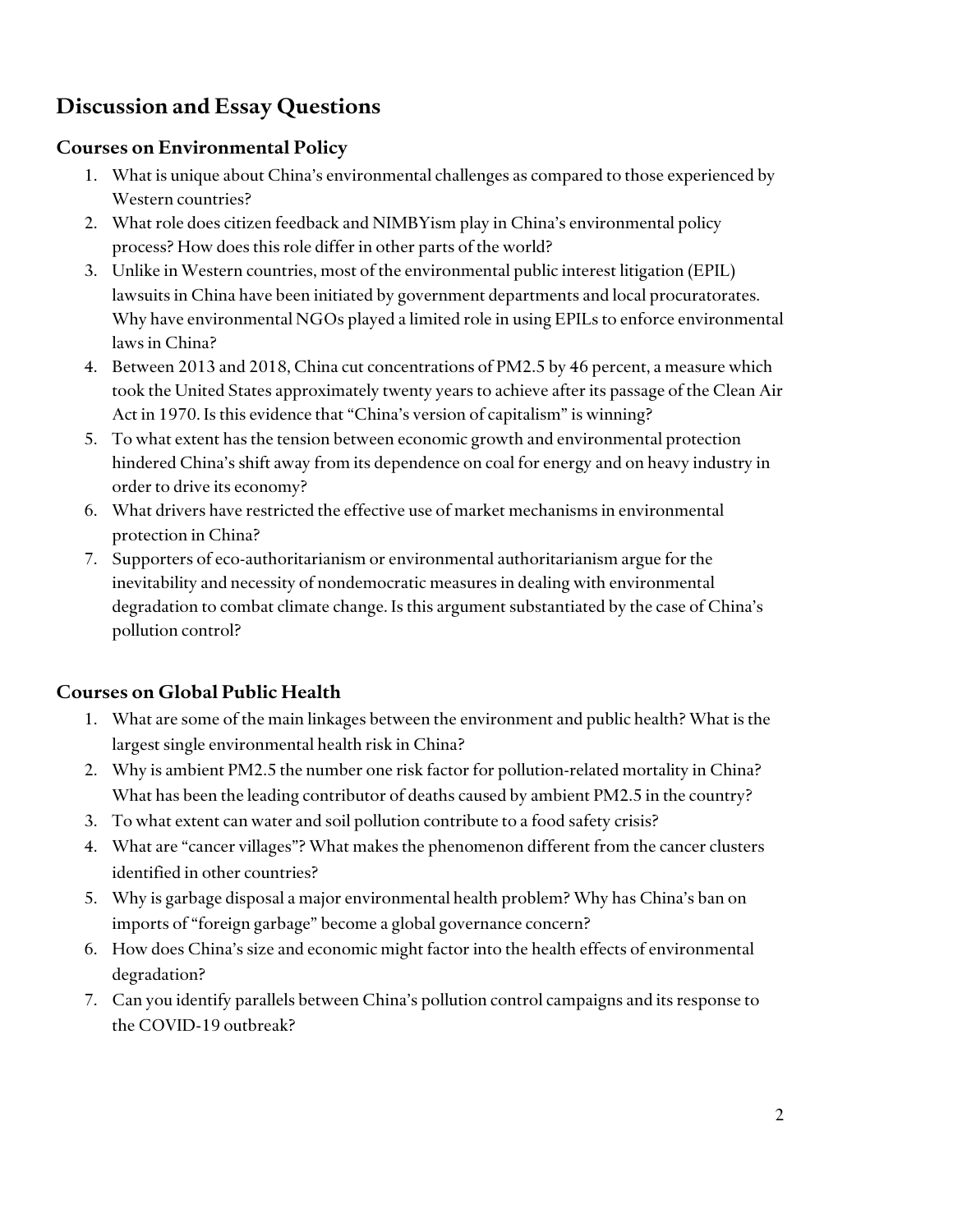### **Courses on Chinese Politics and Public Policy**

- 1. How can China's response to environmental health issues serve as a springboard to examine the resilience of the Chinese state?
- 2. How do environmental health challenges affect China's national economy and create volatile sociopolitical situations?
- 3. How has China's opaque and exclusive authoritarian system prohibited social forces and international actors from influencing policymaking in the country?
- 4. After reading this book, are you convinced that decades of reform and opening up have shifted China away from the impromptu and undemocratic policy-making processes characteristic of the Maoist era? Why or why not?
- 5. How has the recreation of a bandwagon polity under Xi Jinping altered the institutional aspects of policy implementation in China?
- 6. To what extent should the phenomenon of *cengceng jiama,* to impose additional targets and requirements at every lower administrative level, be viewed as a byproduct of the authoritarian governance structure in China?
- 7. Why do local officials tend to adopt a cookie-cutter approach to implementing central directives?

## **Courses on Chinese Foreign Policy**

- 1. How have international trade and investment contributed to environmental degradation in China? Why is environmental degradation in the country bad for other countries, including the United States?
- 2. What roles have the United States and international organizations played in democratizing air quality data and elevating pollution control on the Chinese government's agenda?
- 3. To what extent has China's push for pollution control promoted a more cooperative approach toward global efforts to combat climate change?
- 4. In what ways do China's enormous environmental health problems represent both a challenge to and an opportunity for China's engagement in global governance?
- 5. Is China's Belt and Road Initiative a backdoor to outsourcing pollution?
- 6. To what extent can a major internal challenge like an environmental crisis translate into a stumbling block in China's rise?
- 7. Given the consequences of China's environmental health crisis and the limited effectiveness of the state response, is letting China sink an effective way to maximize U.S. competitive advantage? Why would it be in the United States' best interest to cooperate with China on environmental and public health issues?

# **Further Projects**

## **Policy Brief**

1. Write a two-page policy brief to the director-general of the World Health Organization (WHO) evaluating the Chinese government's response to its environmental health challenges.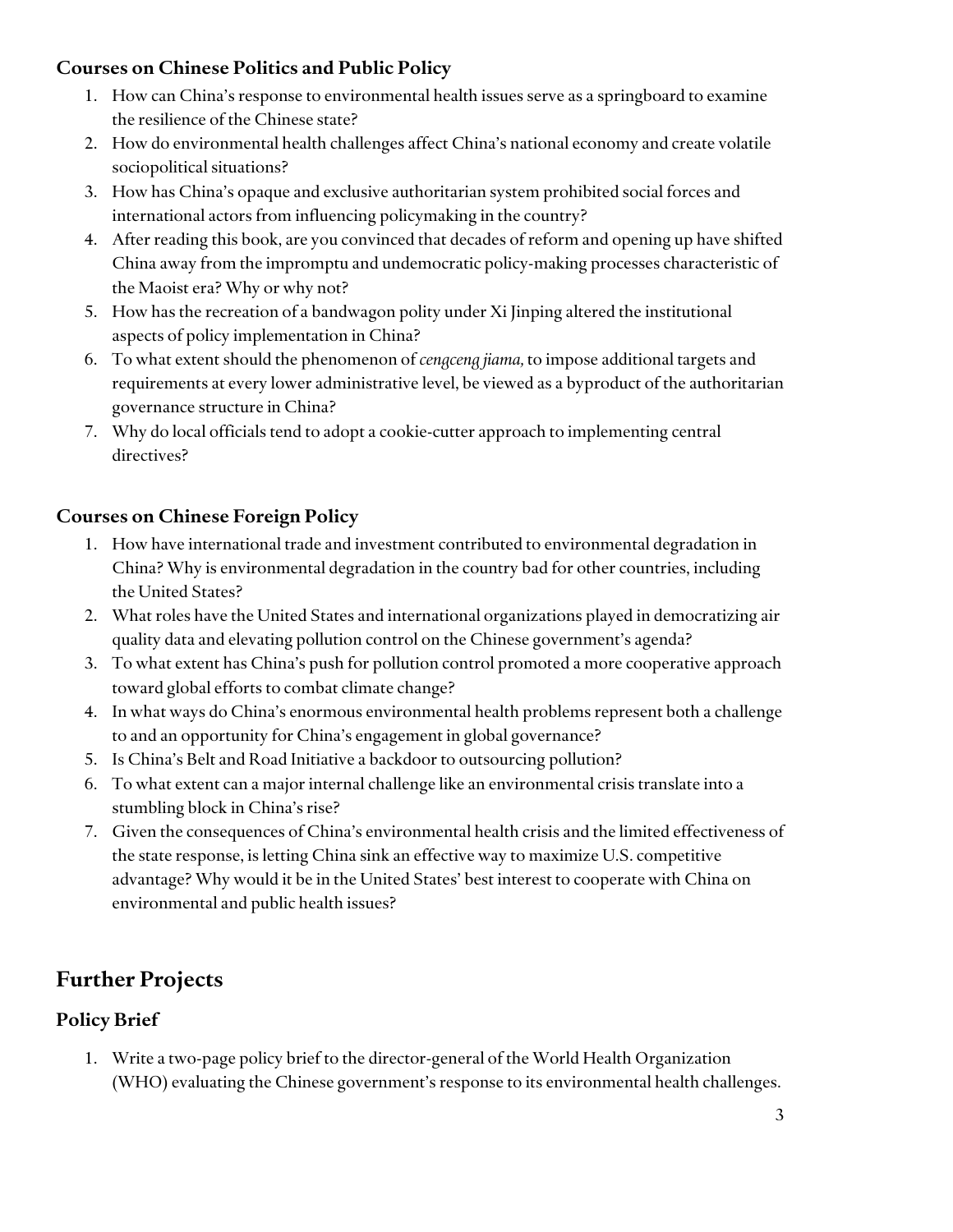The policy brief should focus on China's ability to meet tangible policy targets, whether implementation of policy conformed to procedures stipulated in the policy documents, as well as unintended and undesirable outcomes that undermined the achievement of other policy goals. In your policy recommendations, provide a framework for the WHO to promote better environmental health outcomes in China.

- 2. Write a two-page policy brief to the U.S. secretary of state examining the economic, social, and political implications of China's environmental health crisis; evaluating their capacity to handle such internal challenges; and summarizing implications for U.S. foreign policy. In your policy recommendations, advise on whether the United States needs to challenge ideology in the face of growing U.S.-China rivalry.
- 3. Chinese President Xi Jinping recently pledged to the United Nations General Assembly that the country would become carbon neutral by 2060. Write a two-page brief to the UN secretary-general assessing China's ability to achieve this policy goal and what countries can do to encourage China's commitment to emission reduction.

#### **Analytical Essay**

Write a 1,500-word essay answering the following questions:

- 1. In its industrialization and modernization, China has followed a path of "pollution first and protection later," similar to that of developed countries. For many Chinese, pollution and its health consequences are the necessary evil released from the bottle of development. The implication is that China—like its Western counterparts—eventually will manage to control pollution and its health consequences. Do you agree? Explain why or why not.
- 2. Compare and contrast the fate of Chai Jing's *Under the Dome* in China with that of Rachel Carson's *Silent Spring* in the United States. What are the gains and limitations of environmental activism in China?
- 3. Unlike many Western countries, China has approached pollution and COVID-19 through intense, politically charged campaigns. What are the pros and cons of such top-down mobilizational approaches?

#### **Debate**

For each of the questions posed, divide into two teams arguing different sides:

1. In China's campaigns against pollution, the government has introduced distinctive mechanisms, including environmental supervision talks, "party-administration shared responsibility," and central environmental protection inspection. Should these measures be treated as institutional innovations that enable an authoritarian Chinese state to achieve longterm goals?